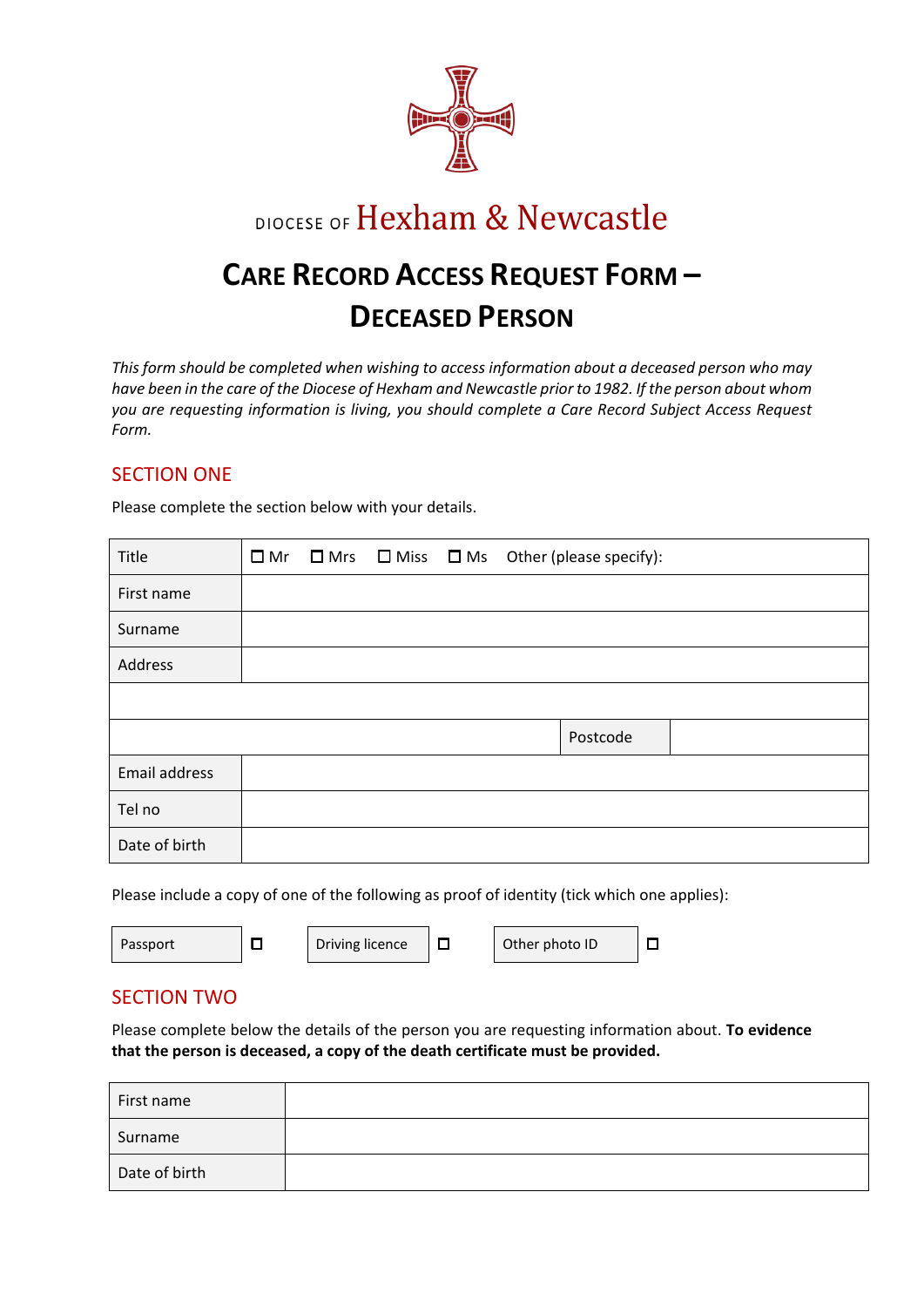Please explain your relationship to the deceased and provide necessary evidence to demonstrate your entitlement to access their personal data. If you are unsure about what to provide, please contact us.

## SECTION THREE

Please provide us with further information about the family member to help us identify the information you require.

### **Details at the time of going into care**

| First name         |          |  |
|--------------------|----------|--|
| Surname            |          |  |
| Address (if known) |          |  |
|                    |          |  |
|                    | Postcode |  |

#### **Approximate dates in care:**



#### **Name of the care home(s) lived in if known?**